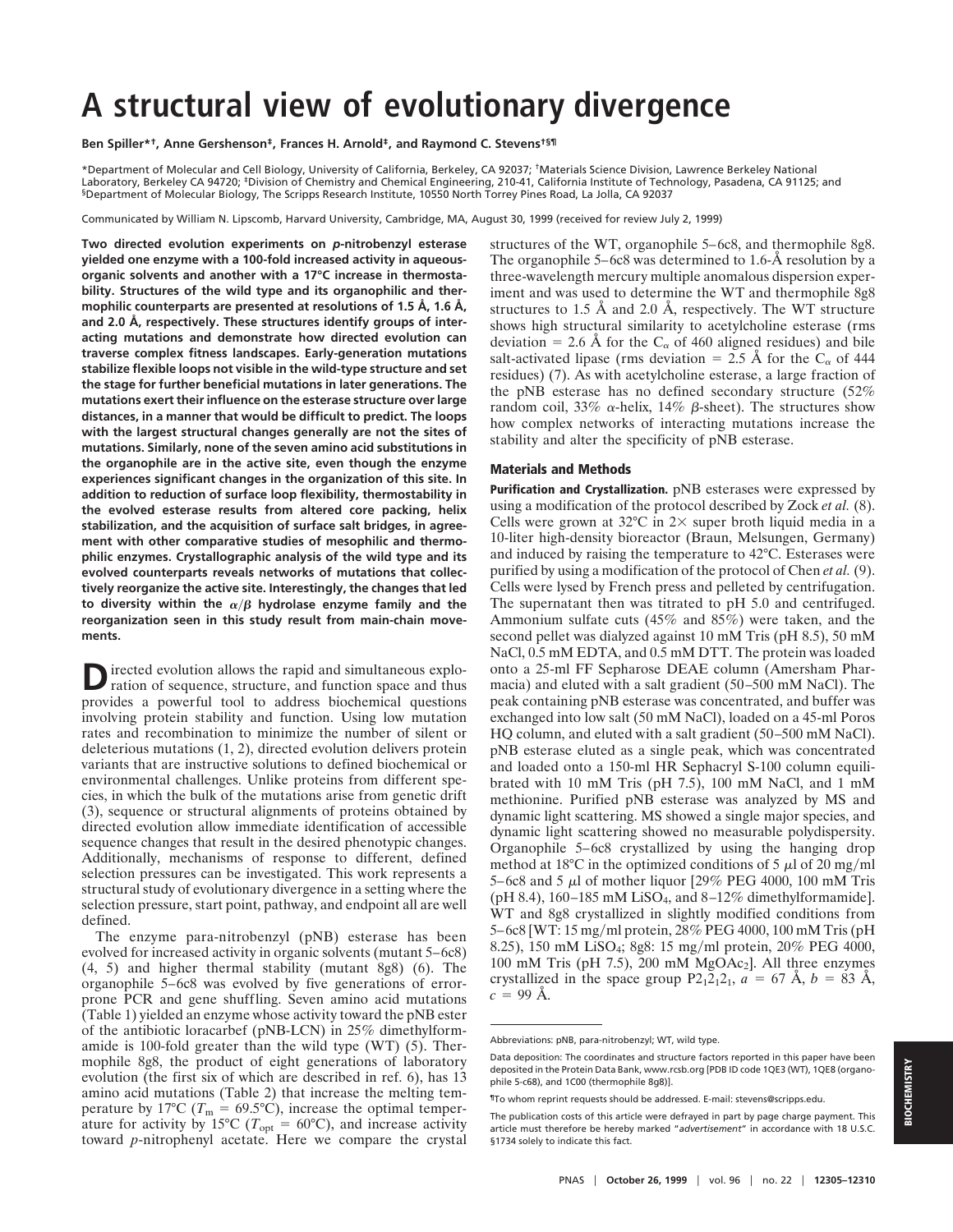|  |  |  |  |  | Table 1. Proposed role of each mutation introduced into 5-6c8 |  |  |
|--|--|--|--|--|---------------------------------------------------------------|--|--|
|--|--|--|--|--|---------------------------------------------------------------|--|--|

| 56c8<br>mutations | Generation | Distance to<br>S189 O $\gamma$ | Proposed role for 5-6c8 mutations                                                                           |
|-------------------|------------|--------------------------------|-------------------------------------------------------------------------------------------------------------|
| <b>H322R</b>      |            | 21.8 Å                         | Stabilizes 314-324 loop. Moves 265-275 active site forming loop. Interacts with M358V, L144M, and<br>L334S. |
| <b>Y370F</b>      |            | $16.3 \text{ Å}$               | Perhaps results in more favorable solvation.                                                                |
| M358V             |            | 11.4 Å                         | Reorganizes 265-275 and 315-325 loops. Interacts with L144M. H322R, and L334S.                              |
| L144M             |            | 18.5 Å                         | Reorients helix 9, which stabilizes 265-275 loop. Interacts with M358V, H322R, and L334S.                   |
| 160V              | 4          | 18.1 Å                         | Stabilizes 66–74 loop, allows 10 intramolecular H bonds.                                                    |
| L334S             | 4          | 17.1 Å                         | Stabilizes movement of helix 9 and 265-275 loop. Interacts with H322R, M358V, and L144M.                    |
| P317S             |            | 20.8 Å                         | Perhaps stabilizes new orientation of 315-324 loop.                                                         |

**Data Collection and Structure Determination.** Crystals were frozen after a 30-sec soak in fresh mother liquor. Native and derivative data sets were collected at the Advance Light Source beamline 5.0.2. The structure of 5–6c8 was determined by a threewavelength Hg multiple anomalous dispersion experiment (see Table 4, which is published as supplementary material on the PNAS web site, www.pnas.org). Data were processed with DENZO and SCALEPACK (10). Scaling and phase determination were done with SOLVE (11). The phasing figure of merit (FOM) was 0.54 before solvent flattening and 0.75 after solvent flattening with the program DM (12). Density modification in CCP4 (12) produced a very good map into which  $\approx$ 400 aa were built with side chains. Phased restrained refinement in CNS (13) and phase combination in CCP4 (12) allowed the remainder of the structure to be built. The model was refined into the native data, by using rigid body refinement, followed by Powell minimization, and individual B-factor refinement, resulting in an  $R_{\text{free}}$  of 42% and  $R_{cryst}$  of 38%. Alternate rounds of model building in  $\sigma$  (14) with CCP4 (12) generated omit maps, and refinement with CNS (13) resulted in the final model summarized in Table 3. WT and 8g8 crystallized in isomorphous cells and were solved with direct replacement by using the 5–6c8 model. All native data were processed and scaled with DENZO and SCALEPACK (10). In both cases initial *R* factors were in the low 50s but dropped into the low 30s after rigid body refinement (6.0–3.0 Å). Further refinement using all data (25 Å-dmin) and building into omit maps produced the models described in Table 3. For all models, refinement using CNS included simulated annealing, Powell minimization, and individual *B*-factor refinement (13).

### **Overall Structure Description**

 $8a8$ 

*Bacillus subtilis* pNB esterase (Fig. 1) is an  $\alpha/\beta$  protein of 489 aa composed of a central 13-stranded  $\beta$ -sheet surrounded by 15

 $\alpha$ -helices. Residues 66–74 and 414–420 in the WT structure are not observed in the electron density. However, analysis by MS identified only the N-terminal methionine as deleted. These residues therefore are presumably unstructured or in multiple conformations and contribute only weakly to the measured diffraction intensities.

Based on sequence and structural homology, pNB esterase belongs to the  $\alpha/\beta$  hydrolase family (17) and contains a catalytic triad formed by Ser-189, His-399, and Glu-310 (Fig. 1). The active site is located at the base of a cavity with dimensions 20 Å by 13 Å by 18 Å. pNB esterase shares with acetylcholine esterase a rare use of Glu instead of Asp as the active site carboxylate (18). The entrance to the active site is formed by four loops that reorganize substantially in response to selection pressure. Residues 64–71 and 413–417, which are in the unstructured WT loops, form one side of the entrance. The rest of the entrance is formed by residues 316–320 (poorly structured electron density in WT) and 260–268. The active site cavity, which also changes structure substantially in the evolved esterases, is comprised of residues 105–108, 193, 215–216, 268–275, 310–314, 362–363, and 399–400.

#### **Structural Evolution of an Organophile**

The organophile 5–6c8 structure is overall quite similar to WT, with a rms deviation of 0.67 Å for all C- $\alpha$  atoms (467 residues). The positions and orientations of the catalytic triad are unaltered by the mutations. However, the mutations have dramatic effects on the surface loops that form the opening to the active site and on residues that form the sides of the active site. None of the seven substitutions in 5–6c8 (Table 1 and Fig. 1*B*) is in the active site, and only one is in the entrance. These substitutions serve, however, to decrease the flexibility of surface loops and reorganize the active site for substrate pNB-LCN (the pNB ester

|  |  | Table 2. Proposed role of each mutation introduced into 8g8 |  |
|--|--|-------------------------------------------------------------|--|
|  |  |                                                             |  |

| 8q8          |                      |       | <b>Mutation Distance to</b> |                                                                                                                                                  |
|--------------|----------------------|-------|-----------------------------|--------------------------------------------------------------------------------------------------------------------------------------------------|
|              | mutations Generation | group | S189 O $\gamma$             | Proposed role for 8q8 mutations                                                                                                                  |
| 160V         |                      | 2     | 17.0 Å                      | Stabilizes 64-74 and 414-420 loops. Allows 10 intramolecular H bonds.                                                                            |
| L144M        |                      |       | 17.8 Å                      | Stabilizes 265-275 loop. Interacts with M358V, H322Y, and L343.                                                                                  |
| M358V        |                      |       | 11.9 Å                      | Shifts 265-275 and 315-324 loops (smaller shift than 56c8). Interacts with H322Y, L144M, and A343V.                                              |
| <b>Y370F</b> |                      | 3     | 16.5 Å                      | Perhaps results in more favorable solvation.                                                                                                     |
| A343V        | 2                    |       | 25.0 Å                      | Alters packing among helices 9, 10, 11, and 15.                                                                                                  |
| 1437T        | 3                    | 3     | $21.7 \text{ Å}$            | Forms intramolecular H bond, stabilizing helix 17.                                                                                               |
| H322Y        | 4                    |       | 20.8 Å                      | Positions 315-324 loop. Determines the interaction between 265-275 active site loop and 315-324<br>loop. Interacts with M358V, L144M, and A343V. |
| L313F        | 5                    | 3     | 10.7 Å                      | Forms face-to-edge interaction with F314.                                                                                                        |
| G412E        | 5                    |       | 17.0 Å                      | Precedes 413-421 loop, which is unstructured in WT. Forms salt bridge with R415.                                                                 |
| T73K         |                      | 2     | $21.1 \text{ Å}$            | In 65-75 loop, which is unstructured in WT. Forms salt bridge with E74.                                                                          |
| T459S        |                      | 4     | 28.4 Å                      | Thr and Ser both H bond to H456. Small cost of exposing a methyl group is saved.                                                                 |
| A56V         | 8                    | 4     | 25.8 Å                      | No observable changes.                                                                                                                           |
| A400T        | 8                    | 3     | 7.8 Å                       | Thr-400 is in the active site.                                                                                                                   |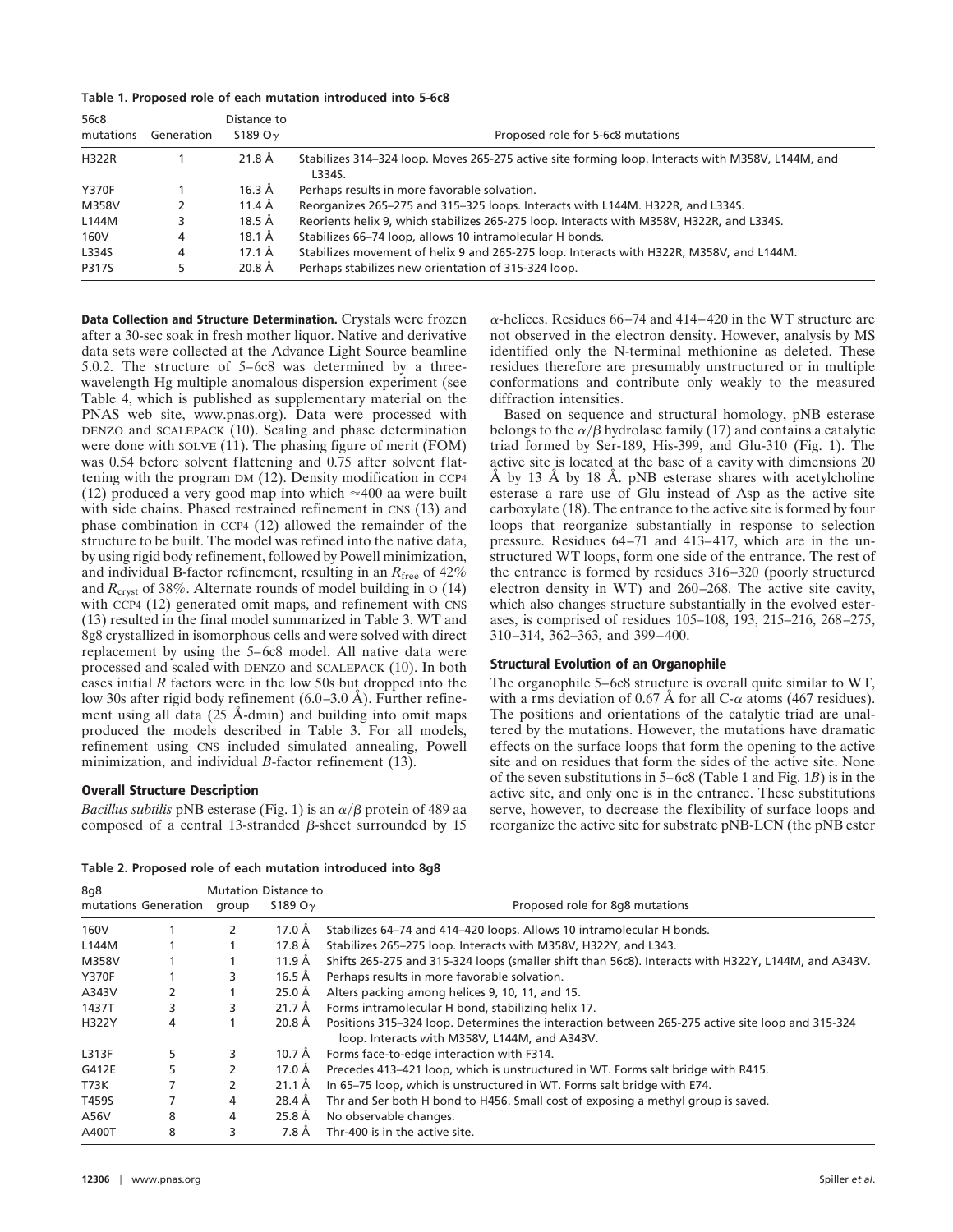#### **Table 3. Structure refinement statistics for pNB esterases**

|           |              |                   |                    | rms deviation |        |                                |         |       |
|-----------|--------------|-------------------|--------------------|---------------|--------|--------------------------------|---------|-------|
| Protein   | Resolution A | $R_{\text{free}}$ | $R_{\text{cryst}}$ | <b>Bonds</b>  | Angles | Amino acids                    | #Waters | #lons |
| $5 - 6c8$ | $25 - 1.6$   | 23.2              | 21.8               | 0.0055        | .470   | $2 - 484$                      | 272     |       |
| <b>WT</b> | $25 - 1.5$   | 24.0              | 22.0               | 0.0049        | .348   | $2 - 65, 75 - 413,$<br>421-484 | 380     |       |
| 8q8       | $25 - 2.0$   | 24.9              | 21.1               | 0.0059        | .313   | $2 - 484$                      | 161     |       |

 $R_{\text{free}} = R_{\text{crys}}$  calculated with 10% of the data chosen at random and not used in refinement.  $R_{\text{crys}} = 100 * \Sigma |F_{\text{obs}} - F_{\text{cal}}/\Sigma|F_{\text{obs}}|$ , where  $F_{\text{obs}}$  and  $F_{\text{calc}}$  are the observed and calculated structure factors.

of the antibiotic loracarbef). The 315–324 loop, poorly structured in the WT, is well defined in both organophile 5–6c8 and thermophile 8g8 (Fig. 1). As shown in Fig. 24, the His-322  $\rightarrow$  Arg mutation from the first generation plays a major role. The side chain of 322 in 5–6c8 points  $\approx$ 95° away from its position in WT and directly toward the 265–275 loop. In 5–6c8, the guanidino group of Arg-322 H-bonds to the main-chain oxygen of Asp-268 and contributes to a binding pocket for a well-defined sulfate, which in turn H-bonds to Lys-267 (the sulfate binding pocket is formed by Lys-267, Arg-322, Ser-323, and Thr-326). This hydrogen bonding network reorganizes the 265–275 loop that forms a face of the active site and stabilizes the 265–275 and 315–324 loops by introducing hydrogen bonds between them.

Reorganization of the active site is further affected by a group of three interacting mutations: Met-358  $\rightarrow$  Val, Leu-144  $\rightarrow$  Met, and Leu-334  $\rightarrow$  Ser. As shown in Fig. 2*B*, Met-358  $\rightarrow$  Val is located in helix 11, which packs against loop 315–324. The

Met-358  $\rightarrow$  Val mutation allows Phe-314 (at the end of helix 8) to shift toward the space previously occupied by the longer Met side chain, shifting loop 315–324 and the following helix (helix 8). This rearrangement accommodates the Pro-317  $\rightarrow$  Ser mutation. Phe-314 in either orientation forms a part of the active site pocket. Additionally, Leu-362 rotates  $\approx 70^{\circ}$  toward the active site. The largest change allowed by the Met-358  $\rightarrow$  Val mutation is a 2-Å movement of residue Phe-271 into the area previously occupied by Met-358. This movement shifts a 17-aa stretch from 258–275, which forms the entrance to the active site as well as forming a face of the active site. The new loop orientation is further stabilized by Leu-144  $\rightarrow$  Met (Fig. 2*C*), which allows Phe-233 to rotate 50° around  $\chi$ 1 and 30° around  $\chi$ 2. This allows Leu-262 to shift into the vacated space, resulting in a reorientation of helix 9 that stabilizes the new orientation of the 265–275 loop. Finally, the last of these three mutations, the fourthgeneration Leu-334  $\rightarrow$  Ser mutation, accommodates the movement of Phe-271 (Fig. 2*B*).



**Fig. 1.** MOLSCRIPT diagrams (15, 16) of pNB esterases looking into the active site cavity, showing loops that are not visible in the electron density as dashed lines and loops that reorganize most significantly in gold. The catalytic triad is shown in red and mutations are shown in blue. (*A*) The WT structure with secondary structural elements labeled. (*B*) The 5–6c8 structure. (*C*) The 8g8 structure, rotated slightly from the others to clarify the location of the mutations. (*D*) A wall-eyed stereo overlay of the C<sub>a</sub> positions of the three structures, oriented as in *A* and *B*. WT is shown in blue, organophile 5–6c8 in green, and thermophile 8g8 in purple.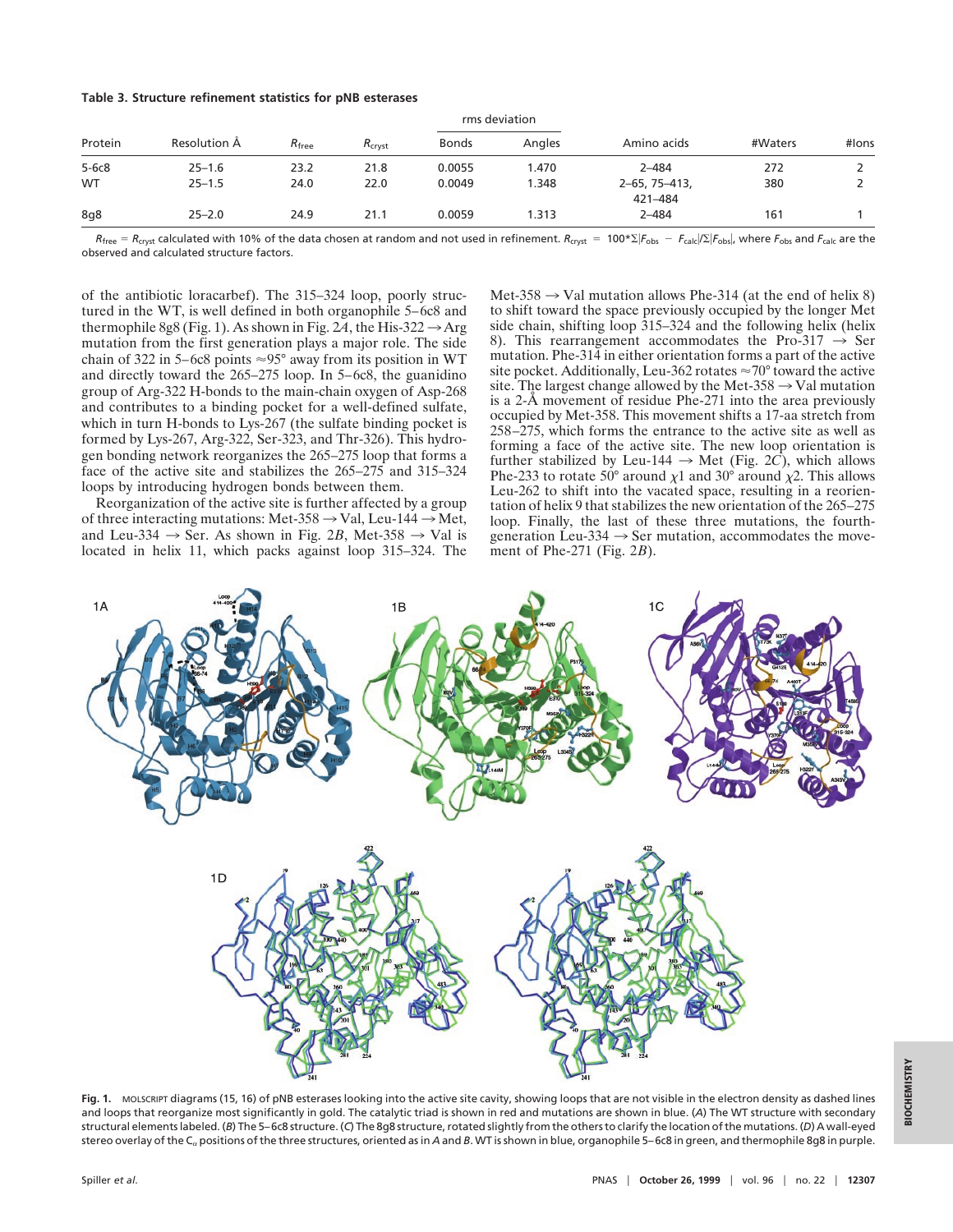

Fig. 2. Comparison between organophile 5–6c8 (green) and WT (blue). (*A*) A superposition of the 315–324 and 265–275 loops. The His-322 → Arg mutation results in a hydrogen bond to the main-chain oxygen of Asp-268. Arg-322 also contributes to a binding pocket for a well-defined sulfate. The sulfate is oriented by hydrogen bonds to Ser-323 and Thr-326, as well as salt bridges to Lys-267 and Arg-322. The His-322  $\rightarrow$  Arg mutation results in two interactions between loop 265–275 and loop 315–324. (*B*) A superposition of the main chain in the vicinity of changes introduced by the Met-358  $\rightarrow$  Val and Leu-334  $\rightarrow$  Ser mutations. The mutation to a smaller side chain at 358 allows Phe-314 to rotate into the area vacated, shifting loop 315–324. Leu-362 also rotates into the vacated space, as does Phe-271, resulting in a shift of residues 258-275, which form a face of the active site. The changes caused by the third-generation Met-358  $\rightarrow$  Val mutation are stabilized by the fourth-generation Leu-334 → Ser mutation, which accommodates the new orientation of Phe-271. (C) The new orientation of 265–275 caused by the second-generation Met-358  $\rightarrow$  Val mutation is stabilized by the fourth-generation Leu-144  $\rightarrow$  Met mutation. Leu-144  $\rightarrow$  Met allows Phe-233 to shift, accommodating the new position of Leu-262 and stabilizing the new orientation of 258–275.

Ile-60  $\rightarrow$  Val, found in the fourth generation, stabilizes a surface loop that is unstructured in the WT enzyme. The replacement of Ile-60 with the smaller valine allows the 66–74 loop to pack against residues 60–63 and 110–116 in a manner that would cause steric clashes between side chains of residues 60 and Leu-68 if both adopted conformations similar to the WT. The alternate loop structure of residues 66–74 in 5–6c8 provides 10 additional H bonds.

Mutation Tyr-370  $\rightarrow$  Phe is buried and results in no structural changes. An H bond, from the side chain or Tyr-370 to the main-chain carbonyl of 196, formed in the WT is lost in 5–6c8. However, this may not compensate the higher cost of desolvating Tyr versus Phe.

#### **Structural Evolution of a Thermophile**

Currently, at least 13 pairs of mesophile and thermophile structures have been determined (for a recent review see ref. 19). However, these structures are of significantly divergent proteins with sequence identities as low as 36% and in no cases exceeding 75% (19), a fact that hinders the assignment of stabilizing mechanisms (19–21). By contrast, the most thermophilic variant of pNB esterase, 8g8, with only 13 mutations is 97% identical to WT and has a rms deviation of 0.44 Å for C- $\alpha$  atoms (467) residues). As with 5–6c8, the catalytic triads are superimposable. This high sequence identity, in conjunction with the crystal structures of both WT and thermophile, affords an interesting opportunity to study the structural basis for thermostability. Thermophile 8g8 is the product of eight generations of directed evolution for retention of activity toward *p*-nitrophenyl acetate after incubation at high temperature (ref. 6 and data not shown). The starting point was a thermophilic esterase from a preexisting library (generated for the organophile study) that already contained Ile-60  $\rightarrow$  Val, Leu-144  $\rightarrow$  Met, His-322  $\rightarrow$  Arg, Tyr-370  $\rightarrow$  Phe, and Met-358  $\rightarrow$  Val.

As with organophile 5–6c8, the mutations in thermophile 8g8 serve to both reorganize the active site and stabilize surface loops. The 13 mutations in 8g8 fall into four groups. Mutations in the first group (Leu-144  $\rightarrow$  Met, Met-358  $\rightarrow$  Val, His-322  $\rightarrow$ Tyr, and Ala-343  $\rightarrow$  Val) all interact to reorganize the 265–275 and 315–324 loops. A second group (Ile-60  $\rightarrow$  Val, Gly-412  $\rightarrow$ Glu, and Thr-73  $\rightarrow$  Lys) stabilizes the 66–74 and 414–420 loops. These loops, which do not contribute to the lattice structure in any of these isomorphous crystals, are unstructured in WT.

Mutations Tyr-370  $\rightarrow$  Phe, Leu-313  $\rightarrow$  Phe, Ile-437  $\rightarrow$  Thr, and Ala-400  $\rightarrow$  Thr have isolated, interpretable effects, whereas mutations Thr-459  $\rightarrow$  Ser and Ala-56  $\rightarrow$  Val cannot be explained. The 13 mutations and their putative stabilization mechanisms are summarized in Table 2.

The first group contains two mutations, Leu-144  $\rightarrow$  Met and Met-358  $\rightarrow$  Val, that are found in organophile 5–6c8. Although they make similar contacts in both structures, the overall effect in the thermophile is greatly influenced by a third mutation, Arg-322  $\rightarrow$  Tyr. Met-358  $\rightarrow$  Val allows Ile-270, Leu-362, and Phe-315 to move, but the large reorganization of the 258–275 stretch in the organophile is not observed in the thermophile. Likewise, the movement in the 315–348 stretch is much less substantial (compare Figs. 2 and 3). The explanation for why identical mutations have different structural (and functional) results involves the role of residue 322 (Figs. 2*A* and 3*A*), which differs in all three proteins. This site dictates the nature of the interaction between the 315–324 loop and the 265–275 loop. In the evolution of thermophile 8g8, residue 322 starts as an arginine, then mutates to a cysteine and finally to a tyrosine (6). In thermophile 8g8 the 265–275 loop follows WT much more closely than in organophile 5–6c8, but the 315–324 loop is pulled closer to the active site. Residue 322 moves 2.5 Å (measured at  $C_{\alpha}$ ) from its WT position, and  $C_{\beta}$  points  $\approx$ 90° away from its WT position and toward the 265–275 loop. Unlike Arg-322, Tyr-322 does not interact directly with the adjacent 265–275 loop (except for a 3.5-Å H bond to the backbone amide of residue 270). The new position of the 315–324 loop allows Ser-323 to H-bond to Thr-326, stabilizing the loop and helix 8. A fourth mutation, Ala-343  $\rightarrow$  Val, is in helix 10, which packs against helices 9, 11, and 15. To accommodate the movement of loop 315–324, helix 10 moves closer to helix 9 and further from helix 11, resulting in space nicely filled by the Ala-343  $\rightarrow$  Val mutation.

The second group of interacting mutations (Ile-60  $\rightarrow$  Val, Gly-412  $\rightarrow$  Glu, and Thr-73  $\rightarrow$  Lys) stabilizes the loops that form the opening to the active site cavity (Fig. 1*C*). These loops are also well defined in organophile 5–6c8; therefore, the stabilization of 66–74 by Ile-60  $\rightarrow$  Val appears to also fix the adjacent 414–420 loop. Gly-412  $\rightarrow$  Glu is not necessary for the stabilization of 413–421, but it forms a salt bridge with Arg-415, which stabilizes helix 12. This interaction has been shown by mutational analysis to contribute to thermostability (6). The Thr-73  $\rightarrow$  Lys mutation is also in the loop stabilized by Ile-60  $\rightarrow$  Val, and its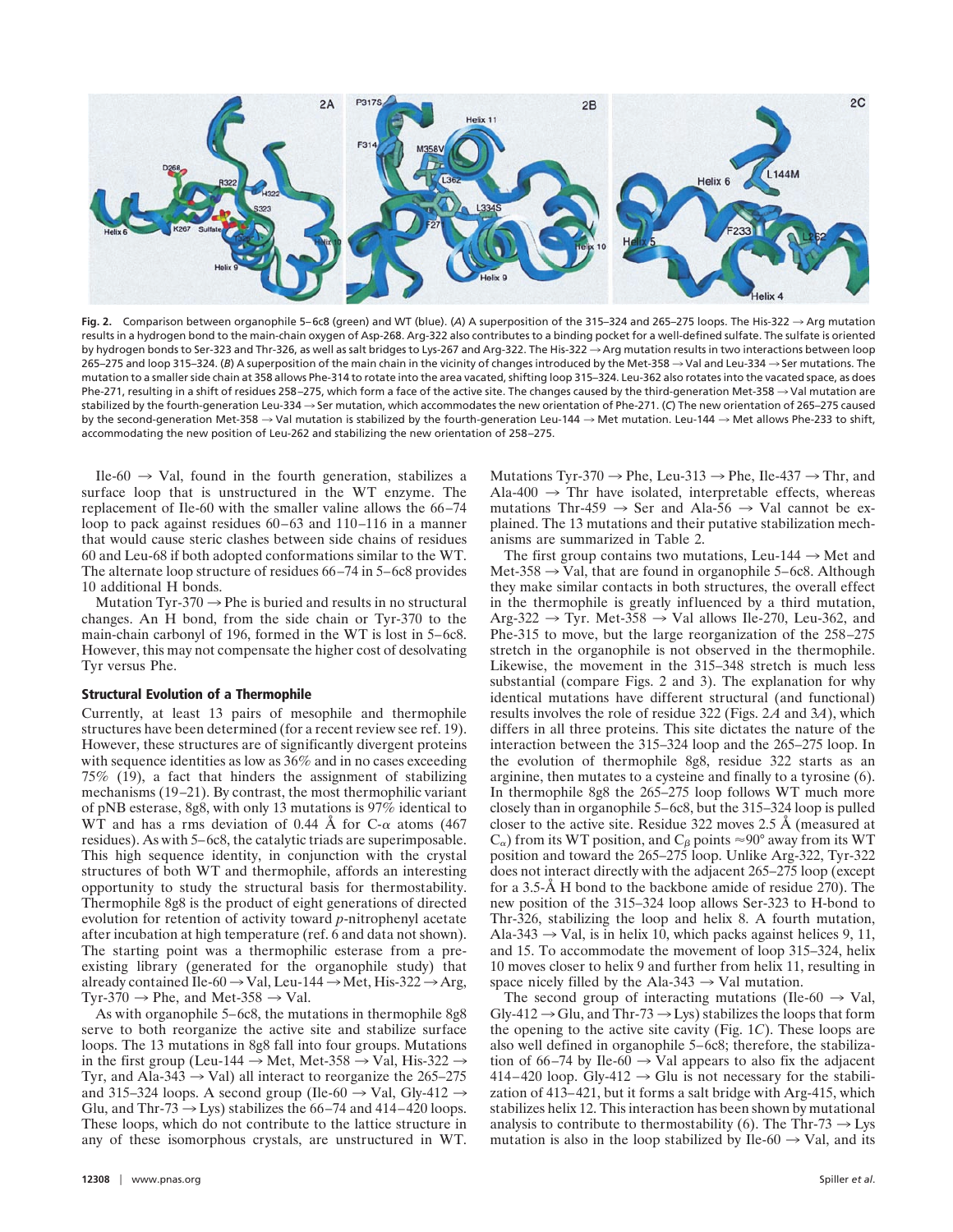

**Fig. 3.** Comparison between the thermophile 8g8 (purple) and WT (blue). (*A*) A superposition of the 315–324 and 265–275 loops. The His-322  $\rightarrow$  Tyr mutation introduces a direct interaction between the loops. The 315–324 loop is pulled closer to the active site to accommodate the smaller substrate, allowing a 3.5-Å H bond between Tyr-322 and the main-chain N of Ile-270. Additionally, the new orientation of 315–324 allows an H bond between the side chains of Ser-323 and Thr-326, stabilizing helix 12 and the 315–324 loop. (*B*) A superposition of WT and 8q8 shows the effect of the Met-358  $\rightarrow$  Val mutation. In the absence of the His-322  $\rightarrow$  Arg mutation, the large reorganization of 265–275 is not seen. Leu-362 and Ile-270 move to fill the cavity created by the Met-358  $\rightarrow$  Val mutation.

WT position is therefore unknown. In the thermophile 8g8 Lys-73 forms a salt bridge with Glu-74. Both Gly-412  $\rightarrow$  Glu and Thr-73  $\rightarrow$  Lys occur after the 66–74 and 414–420 loops are fixed (the loops are fixed in the first generation) and are thus clear examples of stabilizing salt bridges that could not be designed into the WT background, illustrating the power of iterative methods in protein engineering.

Mutations in the third group, Tyr-370  $\rightarrow$  Phe, Leu-313  $\rightarrow$  Phe, Ile-437  $\rightarrow$  Thr, and Ala-400  $\rightarrow$  Thr all have been shown by biochemical studies to be thermostabilizing (6). Tyr-370  $\rightarrow$  Phe results in no structural changes other than the loss of an H bond between Tyr-370 and the main-chain carbonyl of residue 196. As mentioned above, the higher cost of desolvating Tyr versus Phe may explain how this mutation stabilizes the enzyme. Leu-313  $\rightarrow$ Phe results in a stabilizing face-to-edge interaction (22, 23) with Phe-314. Ile-437  $\rightarrow$  Thr is in helix 13 and results in an intra-helix H bond to the main-chain oxygen of 433, stabilizing the helix. Ala-400  $\rightarrow$  Thr is not thermostabilizing when introduced into WT as a double mutant with Ala-56  $\rightarrow$  Val, the other eighthgeneration mutation (data not shown). However, it may be thermostabilizing in the seventh-generation background or may be responsible for the increased activity of 8g8. Although residue 400 is visible in all structures, Thr-400 packs against Met-416, which is not visible in the WT structure. Met-416 is shifted away from residue 400 in the thermophile relative to the organophile, because of the salt bridge introduced by the fifth-generation  $Gly-412 \rightarrow Glu$  mutation. The movement of Met-416 is accommodated by the larger Thr side chain. Furthermore, the Thr-400 side chain is in the active site and may help stabilize His-399.

As seen in antibody maturation structural studies, not all mutations can be rationalized even with structures for comparison (24, 25). Thus although screening mutant libraries often can identify interesting proteins, neutral mutations do arise. The ability of recombination to remove neutral mutations (1, 2) (performed most recently after the seventh generation in the evolution of 8g8) presents a tool to be enlisted in the study of somatic mutation in the immune system. Thr-459  $\rightarrow$  Ser and Ala-56  $\rightarrow$  Val are two neutral mutations in thermophile 8g8. Both are exposed to solvent and are more than 25 Å from the active site. The mutation at 459 appeared in the same generation with a known stabilizing mutations and therefore may not be stabilizing itself.

## **Relevance to Protein Engineering**

Directed evolution offers an efficient route to redesigning proteins for new functional characteristics. Adaptive mutations and well-defined selection pressures allow structural analysis of the evolved products to provide insights into the molecular basis of protein function. Here, the stabilization of a monomeric protein is accompanied by altered core packing, helix stabilization, introduction of surface salt bridges and reduction of flexibility in surface loops, all of which are proposed mechanisms by which proteins from thermophiles are stabilized (19–21, 26). The thermostabilizing mechanisms that were recruited in 8g8 represent a far from exhaustive list of the mechanisms identified in naturally thermostable proteins. A reduction of internal cavity volume, introduction of salt bridge clusters, decreased surface area to volume ratio, removal of redox active residues, burial of exposed hydrophobic residues, elimination of  $\beta$ -branched amino acids, and removal of amino acids that can deamidate, all proposed routes to enhanced thermostability (19), were not observed in this experiment. Some of these mechanisms may not be accessible via a single amino acid mutation pathway, requiring instead multiple simultaneous and compensating mutations. Others may not become apparent under heavy selection pressure that requires measurable changes  $(1-2°C)$  in thermostability with each generation. Still others will be associated with deactivation mechanisms that are not important at the temperature  $(\approx 70^{\circ}C)$  and time scale of the directed evolution experiment (e.g., chemical modification of amino acids).

The membership of pNB esterase in the diverse group of  $\alpha/\beta$ hydrolases invites comparisons of how directed and natural evolution solve challenges requiring adaptation to new biochemical tasks. The two enzymes with which pNB esterase shares the greatest structural identity are acetylcholine esterase (AChE) and bile-salt activated lipase (7), both of which differ from pNB esterase in the loops affected by directed evolution. Both directed and natural evolution introduce main-chain movements into the loops around the active site. The changes introduced by directed evolution are similar to the main-chain movements seen in members of the  $\alpha/\beta$  hydrolase family. In AChE, recognition of the small acteylcholine substrate is aided by the loop homologous to the 64–78 loop in pNB esterase. In AChE the 64–78 loop is replaced by a longer  $(21 \text{ aa})$  loop that shrinks the active site, which is advantageous for hydrolyzing the smaller acetylcholine substrate, by inserting large residues, Met-83 and Trp-84, into the binding cleft. While the experiments conducted on pNB esterase produced variants with conserved loop lengths, natural evolution and V(D)J recombination (the combinatorial gene shuffling procedure the immune system uses to produce large libraries of antibodies) use loop length variation to enhance diversity. It should be possible to introduce this feature into